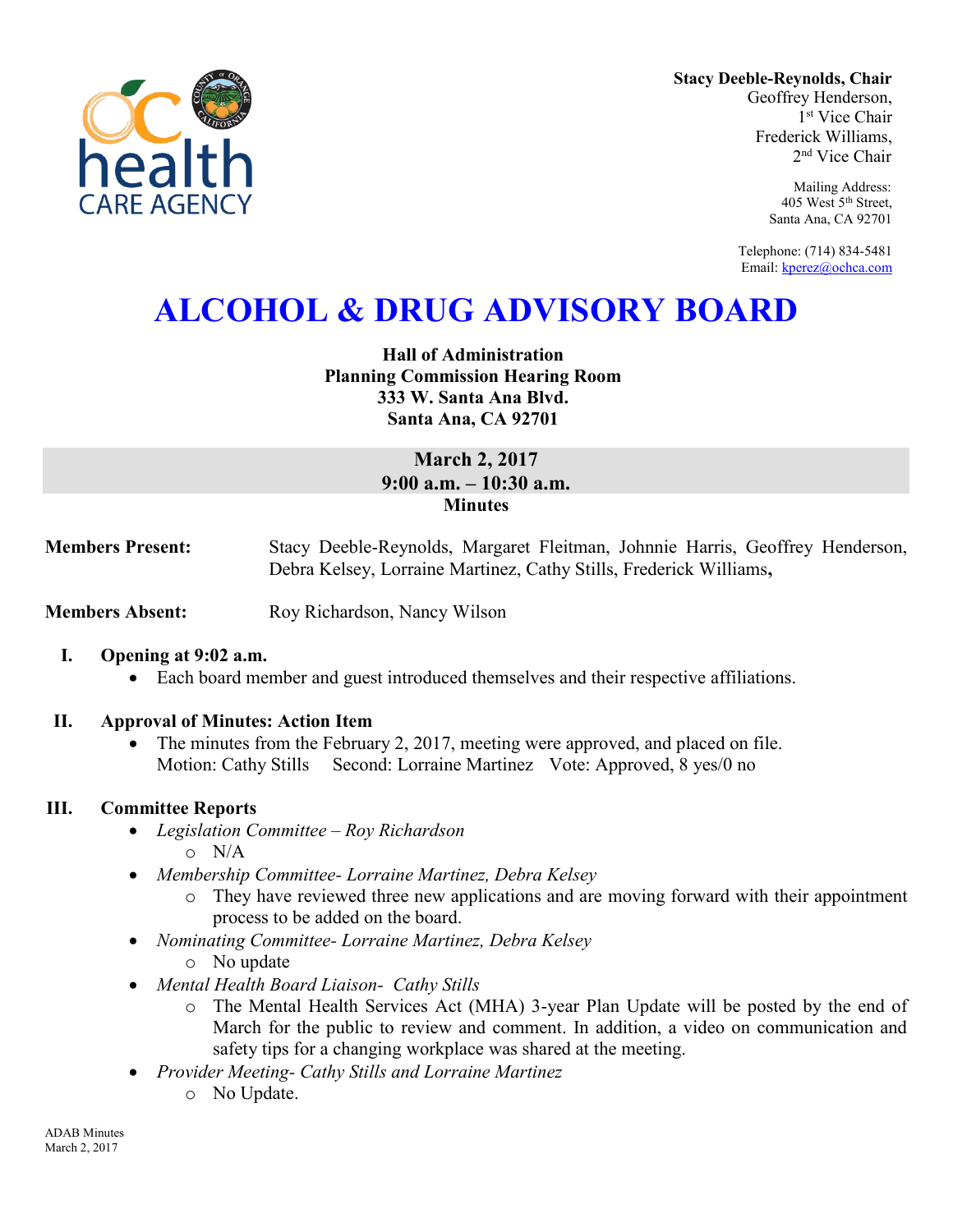- *Criminal Justice Treatment Committee – Geoff Henderson*  o No Update.
- *Community Forum Planning Committee Geoff Henderson, Lorraine Martinez, Debra Kelsey, Margaret Fleitman* 
	- o The planning Committee has been meeting regularly and is planning a community event in the near future with a goal to build a recommended strategy to the Health Care Agency addressing the opioid issue facing Orange County. They efforts currently are focusing on eliciting public comment at this meeting and next ADAB General meeting. In addition, they plan to have an electronic survey as well as a mailbox available to submit public comment. They will follow that with focus groups to obtain feedback from different constituent groups, and lastly followed by a forum type of event or virtual conference.
	- o The planning committee would like to hold their next General ADAB meeting in April for an evening meeting at their regular location or at a different location. The board members agreed to be available should they decide to move the April meeting to the evening.
- Community Collaborative Committee:
	- o *Orange County RX & OTC Coalition: Margaret Fleitman*  No Update
	- o *Orange County Substance Abuse Prevention Network (OCSAPN): Stacy Deeble-Reynolds*  They have a new monthly newsletter which can be access at [www.ocprevention.org.](http://www.ocprevention.org/)
	- o *Mental Health Services ACT (MHSA) Steering Committee: Cathy Stills, Geoff Henderson*  • No update.
	- o *Orange County Tobacco Education Coalition (OCTEC): Stacy Deeble-Reynolds* 
		- No update.

### **IV. Old Business-**

• The Opioid Strategic Plan Update was provided by the Community Forum Planning Committee.

# **V. New Business- N/A**

### **VI. BHS Update:**

*Annette Mugrditchian-* A provider for the Co-Occurring Residential Treatment has been identified and we will start negotiations soon. We will also be starting negotiations with the human immunodeficiency virus (HIV) residential treatment and the short term housing programs. In addition, we are beginning the recovery maintenance expansion. The outpatient solicitation is closing on Monday, March 6, 2017, which is inclusive of Assembly Bill 109, perinatal, children's, adults and Drug Medi-Cal. Proposition 47 was submitted and will hope to hear back sometime in June, it proposes to put peer navigators at the Intake and Receiving Center (IRC), second component is to add a resource center to get inmates linked to services, and last component is adding counseling services.

Sandra Fair- The Drug Medi-Cal plan has been approved by the State and we are currently working on determining interim rates to move forward. Once the rates are submitted and negotiated with the state, the state will provide a contract to take to the Board of Supervisors (BOS) for approval and send back to the State and Federal for their approval. Furthermore, the Drug Medi-Cal organized delivery system will address the opioid issue by looking into medication assisted treatment for people who have opioid addictions.